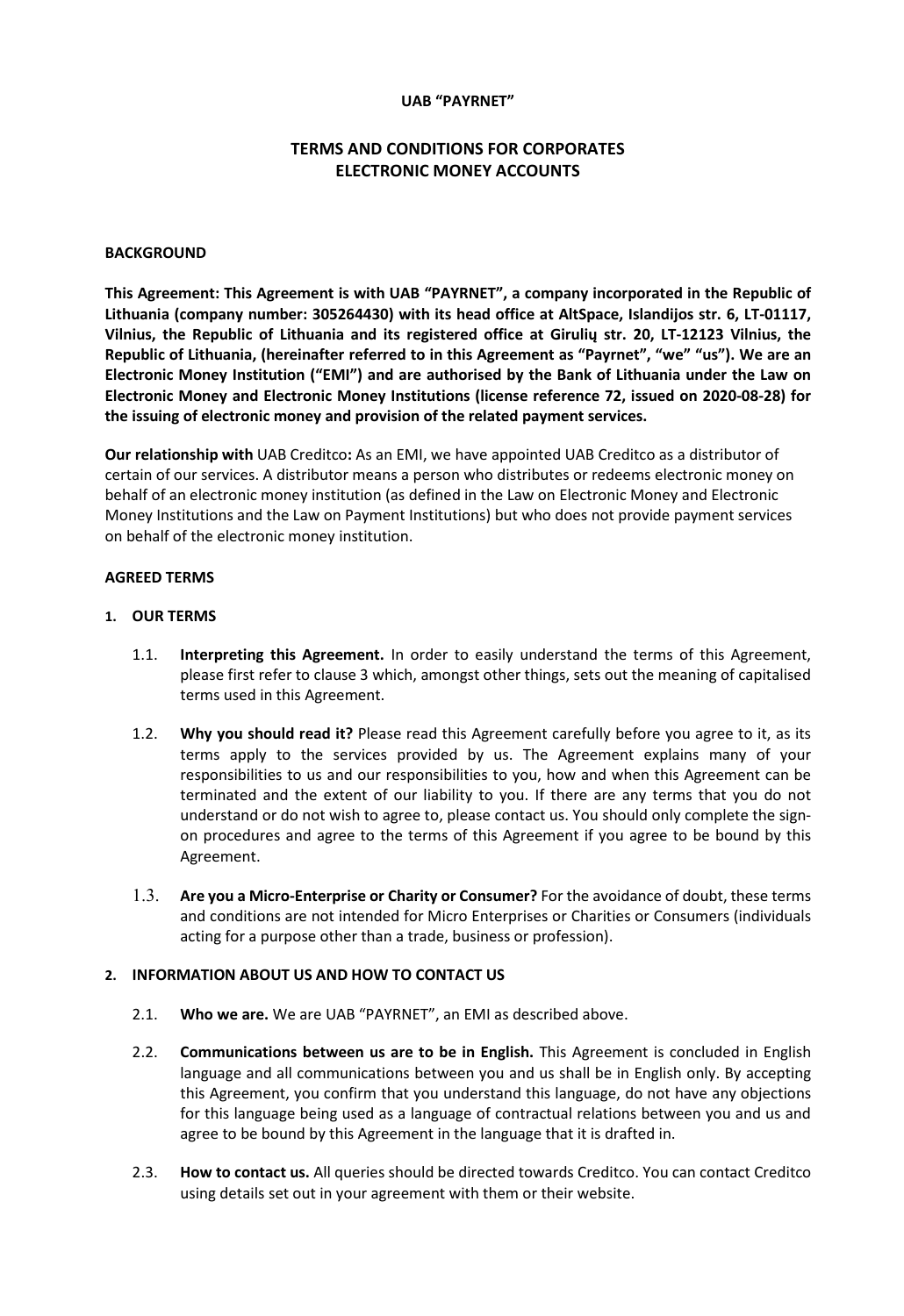- 2.4. **How we may contact you.** If we have to contact you, we will do so as follows: in the first instance via Creditco except in urgent cases. If we have not been able to contact you through Creditco or if the matter is urgent we will contact you by writing to you at the email address(es) you provided when agreeing to this Agreement or by using any other contact details you have provided to us or have used in communications with us or with Creditco.
- 2.5. **'Writing' includes emails.** When we use the words "writing" or "written" in this Agreement, this includes emails.
- 2.6. **Some of the services we provide are subject to the Law on Payments of the Republic of Lithuania.** The law regulates how payments must be transmitted and provides protection for the clients of authorised payment service providers. You are hereby notified of the exemption of Article 3(7) of the Law on Payments of the Republic of Lithuania allowing PayrNet, as the payment service provider, and you, as a payment service user which is not a consumer, to deviate from provisions of Section III (including Article 13, listing requirements for the framework agreement between the payment service provider and payment service user), Articles 4(1), 4(2), 4(3), 11(1), 11(2), 11(5), 29(3), 36 (to the extent the term for notifying about unauthorised or improperly executed payment transactions is concerned), 37, 39, 41, 44, 51, 52 of the Law on Payments of the Republic of Lithuania. You are hereby notified and by accepting this Agreement you confirm your understanding that either this Agreement or the agreement between Creditco, which is providing payment services to you on our behalf, and you might in certain cases deviate from the mentioned provisions of the law, including that the contents of both agreements may be narrower than required under Article 13 of the Law on Payments of the Republic of Lithuania, and agree to be bound by this Agreement and agreement between Creditco and you as they are worded, including any such deviations.

## **3. INTERPRETATION**

3.1. The definitions set out in this clause apply in this Agreement as follows:

**"Agreement"** means this agreement and the privacy policy, a copy of which is available on our Website.

**"Business Day"** means a day when the clearing banks in Vilnius are open for business, excluding Saturdays, Sundays and public holidays in Lithuania.

**"Durable Medium"** means an instrument which enables you to store information addressed personally to you in a way accessible for future reference for a period of time adequate for the purposes of the information and which allows the unchanged reproduction of the information stored.

**"Electronic Money"** means electronically stored monetary value as represented by a claim against us.

**"Regulations"** means the Law on Payments of the Republic of Lithuania No VIII-1370 of 28 October 1999 (as amended) and the Law on Electronic Money and Electronic Money Institutions of the Republic of Lithuania No XIII-1094 of 17 April 2018 (as amended).

**"Safeguarded Account"** means the bank account(s) belonging to us, which are separate to our own office bank accounts, into which we will receive money from you, or on your behalf, in return for the issuance of Electronic Money.

**"Services"** means the e-money account services.

**"Website"** means our website from time to time, currentl[y https://www.railsbank.com/payrnet](https://www.railsbank.com/payrnet) .

3.2. Sub-clause, clause and paragraph headings shall not affect the interpretation of this Agreement and references to sub-clauses, clauses and paragraphs are to the sub-clauses, clauses and paragraphs of this Agreement.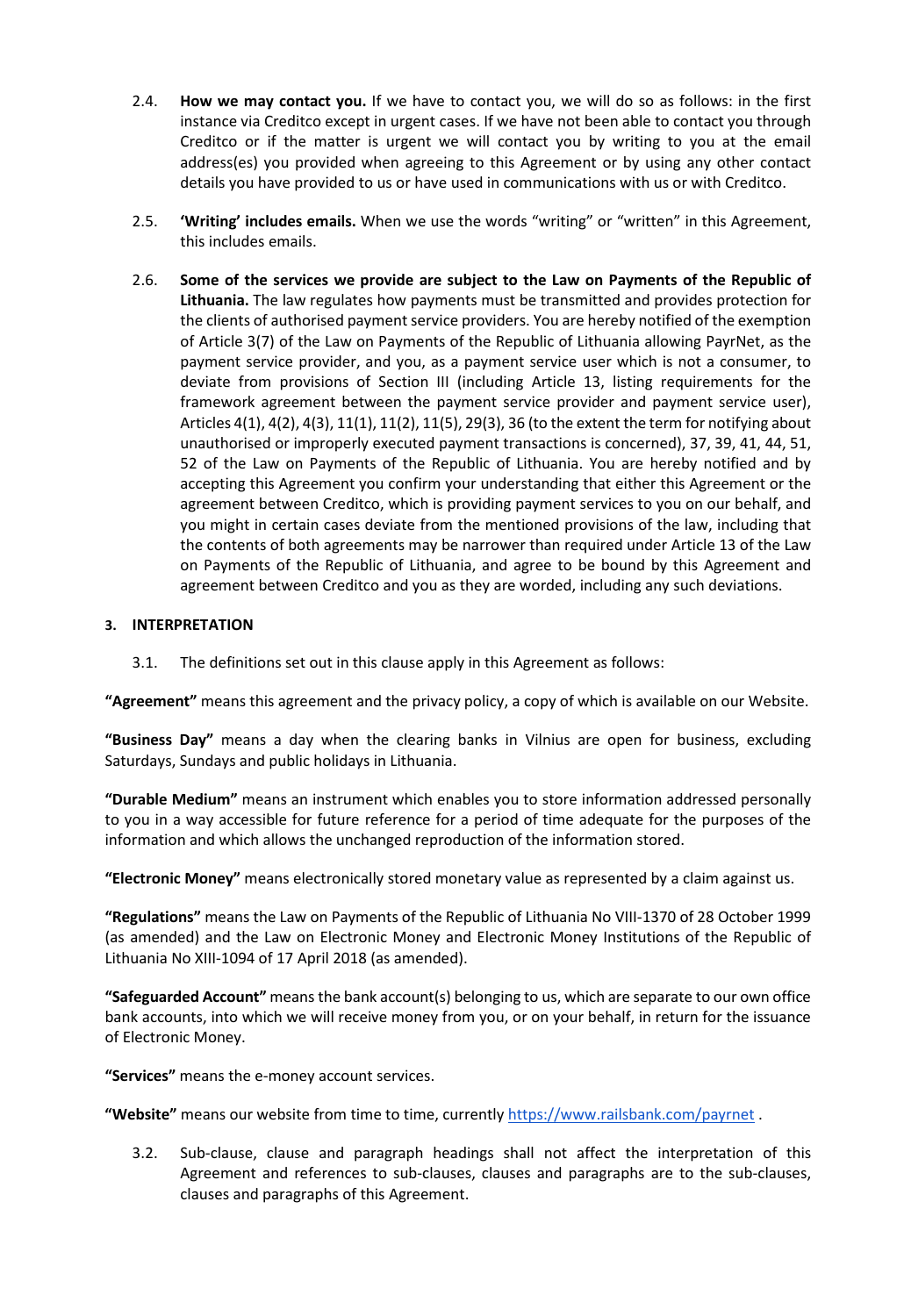- 3.3. Any words following the terms including, include, in particular, for example or any similar expression shall be construed as illustrative and shall not limit the sense of the words, description, definition, phrase or term preceding those terms.
- 3.4. Unless the context otherwise requires, words in the singular shall include the plural, and in the plural shall include the singular.
- 3.5. A reference to a statute or statutory provision is a reference to it as amended, extended or re-enacted from time to time and reference to a statute or statutory provision shall include all subordinate legislation made from time to time.

### **4. TERM AND BECOMING A CLIENT**

- 4.1. **How can you agree to this Agreement?** You can agree to this Agreement by checking the box online confirming that you agree to same, or by otherwise confirming your agreement to same or availing of the Services.
- 4.2. **When will you become a client of ours?** You will be bound by this Agreement once you have agreed to it as set out above and this Agreement shall remain in force until terminated in accordance with its terms.

### **5. SERVICES**

- 5.1. As part of the Services, we shall issue you with Electronic Money upon receipt of money from you or a third party on your behalf, store your Electronic Money and redeem Electronic Money both on your express instruction and in accordance with this Agreement and the agreement of the Creditco.
- 5.2. **Our Services do not include the provision of advice.** We do not offer advice under this Agreement on any matter including (without limit) the merits or otherwise of any currency transactions, on taxation, or markets.
- 5.3. **Provision of payment services.** We shall provide you only with the Services as per sub-clause 5.1 above. Creditco shall, under a separate agreement between you and Creditco, provide you with other agreed payment services. For the avoidance of doubt, that separate agreement between Creditco and you for the provision of payment services constitutes the framework agreement between the payment service provider and payment service user, which shall include all the information required under the Regulations. This Agreement therefore does not describe the provision of payment services, for which you shall refer to your agreement with Creditco.

## **6. ISSUING ELECTRONIC MONEY TO YOU**

- 6.1. For the avoidance of doubt, this section is only applicable for unregulated entities and Small Payment Institutions (SPI).
- 6.2. Where we receive money from you or on your behalf, this money will be held by us in the relevant Safeguarded Account in exchange for the issuance by us to you of Electronic Money. Your funds will not be used by us for any other purpose and in the unlikely event that we become insolvent, your e-money is protected in an EEA-authorised credit institution or the Bank of Lithuania.
- 6.3. When we issue you with Electronic Money, you holding the Electronic Money and us holding the funds corresponding to the Electronic Money is not the same as a bank holding your money in that (i) we cannot and will not use the funds to invest or lend to other persons or entities; (ii) the Electronic Money will not accrue interest; and (iii) the Electronic Money is not covered by the Deposit Insurance Scheme of the Republic of Lithuania or a comparable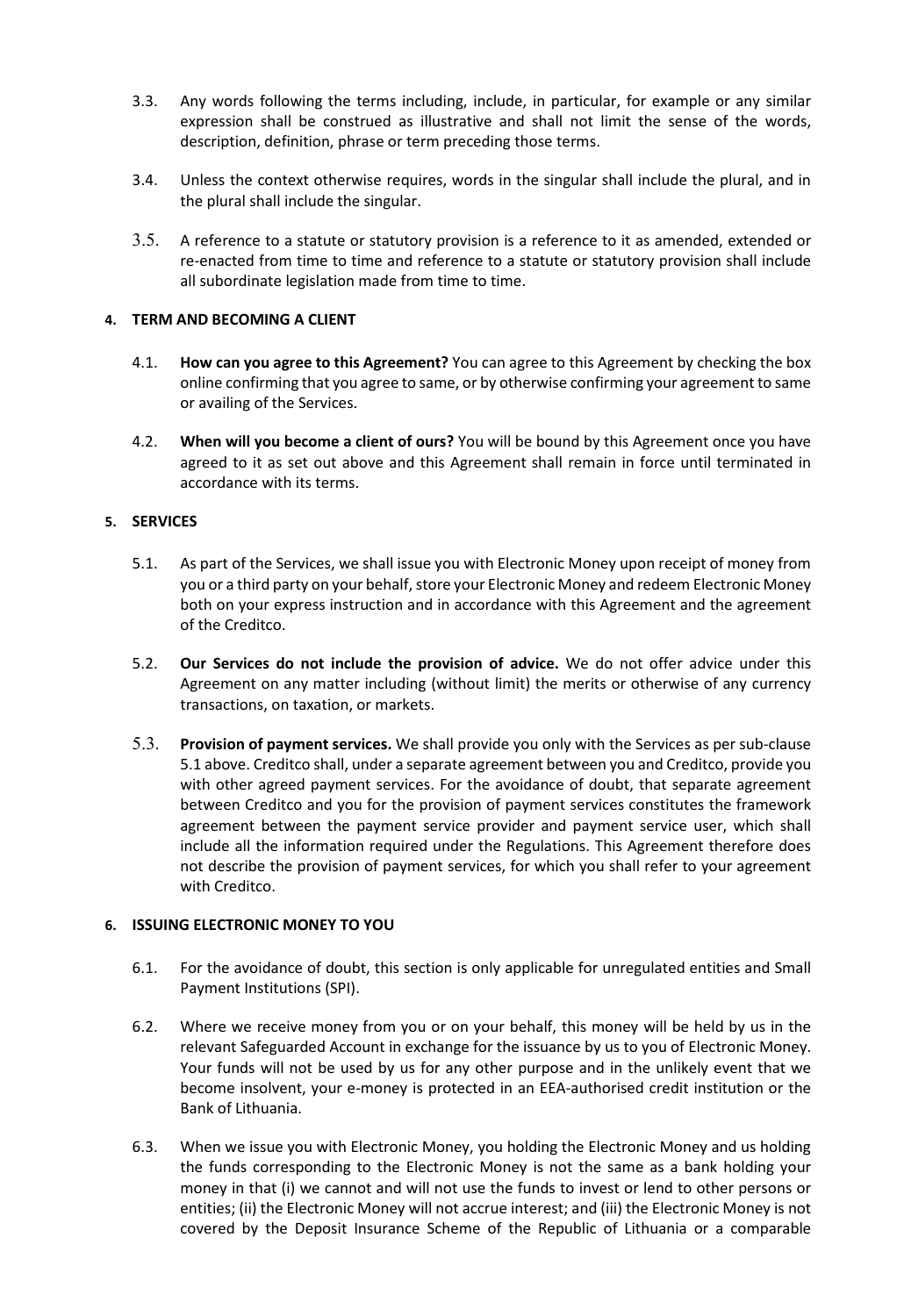guarantee scheme in any other country.

- 6.4. You may hold Electronic Money and we may hold funds corresponding to your Electronic Money indefinitely. However, if we hold Electronic Money for you for more than 12 (twelve) months, with no activity on the account during those 12 (twelve) months, we shall use reasonable endeavours to contact you to redeem the Electronic Money and return the corresponding funds to you. If we are unable to contact you, we may redeem the Electronic Money and send the corresponding funds, less any of our costs incurred, to the last known bank account we have on file for you.
- 6.5. You can redeem the Electronic Money you hold with us and receive the corresponding funds into a bank account belonging to you by entering into a payment contract between Creditco and you whereby Creditco commits to executing one or more payments on your behalf pursuant to a request from you to Creditco for Creditco to execute one or more payments and using your own bank details as the recipient of money pursuant to such payments.
- 6.6. When executing the payment under a request from you to Creditco to the recipient, we will also automatically redeem your Electronic Money and send the corresponding amount of funds to the recipient of money pursuant to such payment according to the terms of the relevant payment contract between Creditco and you.
- 6.7. Redemption of your Electronic Money as such will always be free of charge.
- 6.8. We accept no responsibility in the event that you send money to the incorrect account.
- 6.9. We do not accept cash or cheques. We accept monies via a variety of methods of electronic funds transfer to our bank account, the details of which we shall provide to you upon request.

## **7. GENERAL LIMITATION OF LIABILITY**

- 7.1. Where we and another person (such as a payment services provider) are liable to you in respect of the same matter or item, you agree that our liability to you will not be increased by any limitation of liability you have agreed with that other person or because of your inability to recover from that other person beyond what our liability would have been had no such limitation been agreed and/or if that other person had paid his or its share.
- 7.2. Where any loss, liability, cost or expense (a "Loss") is suffered by you for which we would otherwise be jointly and severally or jointly liable with any third party or third parties, the extent to which such Loss shall be recoverable by you from us (as opposed to any third parties) shall be limited so as to be in proportion to the aggregate of our contribution to the overall fault for such Loss, as agreed between all of the relevant parties or, in the absence of agreement, as determined by a court of competent jurisdiction. For the purposes of assessing the contribution to the Loss in question of any third party for the purposes of this clause, no account shall be taken of any limit imposed or agreed on the amount of liability of such third party by any agreement (including any settlement agreement) made before or after such Loss occurred or was otherwise incurred.
- 7.3. We shall not be liable for any bank charges that you may incur in sending funds to or receiving funds from us.
- 7.4. Nothing in this Agreement limits or excludes our liability for death or personal injury caused by our negligence or for any damage or liability incurred by you as a result of fraud or fraudulent misrepresentation by us or to the extent that the liability may not be excluded or limited by any applicable law.

## **8. COMPLAINTS**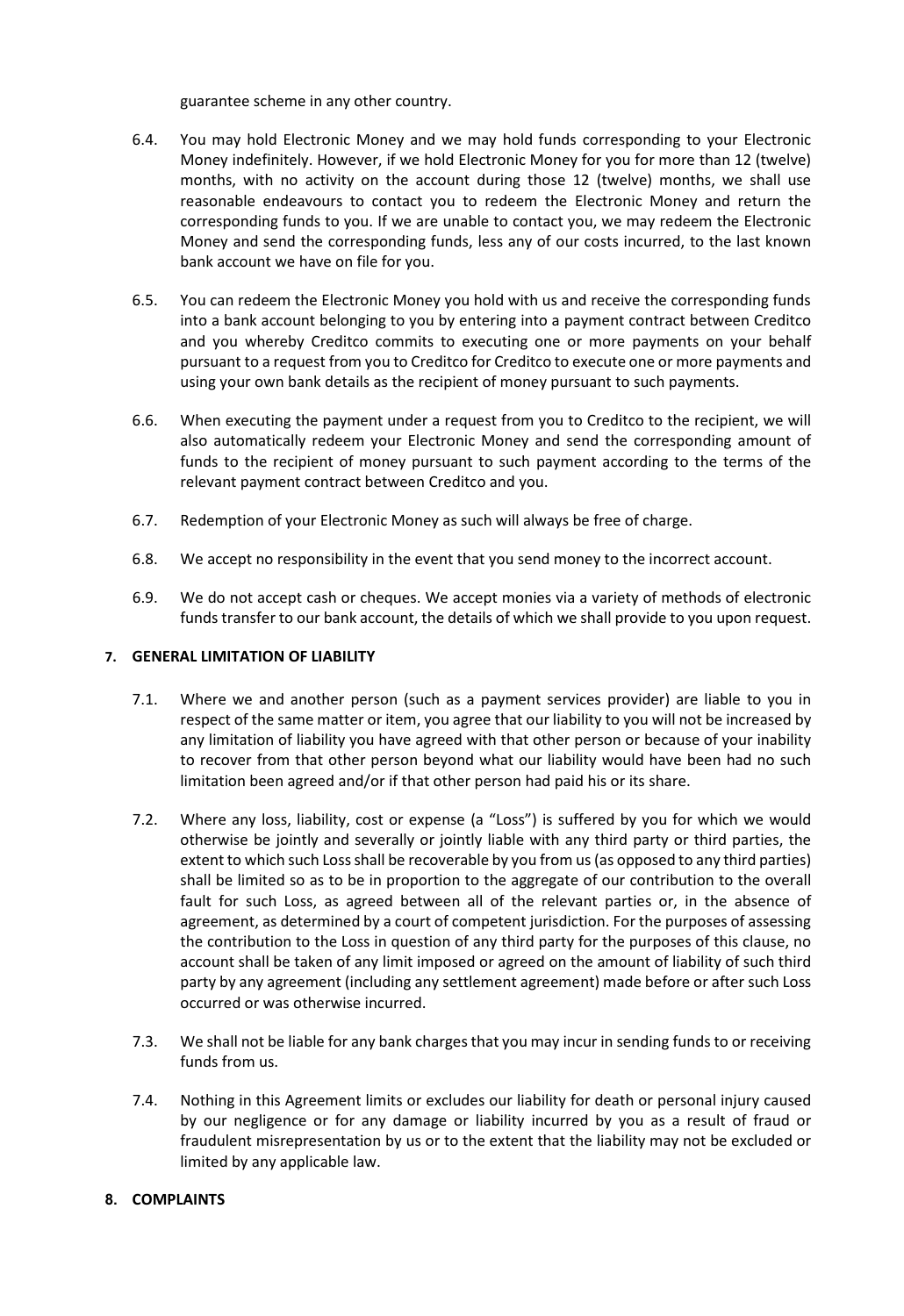- 8.1. If you feel that we have not met your expectations in the delivery of our Services, in the first instance contact the Creditco using the contact email address for complaints set out in the separate agreement between you and Creditco. If Creditco does not deal with your complaint adequately, please contact us via email to complaints@payr.net.
- 8.2. We have internal procedures for handling complaints fairly and promptly in accordance with the Bank of Lithuania requirements. A copy of our complaints' procedure is available on our Website and may also be submitted to you directly upon request.
- 8.3. We will respond to your complaint in writing or using another Durable Medium within 15 (fifteen) Business Days after the receipt of complaint. In exceptional cases, due to reasons which are beyond our control, we may send you a preliminary response by indicating reasons for delay and the term by which you will receive our final response. In any case the term for provision of final response will not exceed 35 (thirty-five) Business Days after the receipt of complaint. Handling of complaints is free of charge. Should you not be satisfied with our final response, or should we fail to respond to you, you always have a right to apply to the Bank of Lithuania as per clause 8.4 below or the competent court as per clause 8.5 below.
- 8.4. You may address the Bank of Lithuania with a request to protect your rights and legitimate interests which you consider having been violated. Such complaints may be submitted in writing or by electronic means at the following addresses: (i) Totorių st. 4, LT-01121 Vilnius, info@lb.lt, and/or (ii) Žalgirio st. 90, Vilnius, e-mail: [frpt@lb.lt.](mailto:frpt@lb.lt) Complaints must be submitted in Lithuanian or English languages.
- 8.5. Any dispute arising out of or in connection with this Agreement, including without limitation any disputes regarding its valid conclusion, existence, nullity, breach, termination or invalidity shall be finally referred to and resolved by the courts of the Republic of Lithuania, except where prohibited by EU law. Before referring the dispute to court, you and us will endeavour to resolve the dispute by amicable negotiations.

## **9. ESTABLISHING YOUR IDENTITY**

- 9.1. To comply with the requirements of the Law on the Prevention of Money Laundering and Terrorist Financing of the Republic of Lithuania and related regulations, it may be necessary to obtain from you, and retain, evidence of your personal identity (or directors or partners of your business and/or your ultimate beneficial owners) in our records from time to time. If satisfactory evidence is not promptly provided to us, we cannot accept you as our customer.
- 9.2. To assist us with meeting our obligations, we may carry out an electronic verification check via third party providers in order to verify your or your shareholders' or officers' or partners', identity. If such searches are carried out, we may keep records of the contents and results of such searches in accordance with all current and applicable laws. You acknowledge that us carrying out an electronic verification check may leave a soft footprint on the individual or entity's credit history. You warrant that you have obtained the consent to such checks being carried out from each individual officer and shareholder owning 10% or more of you.
- 9.3. We are also obliged to report any reasonable suspicions about instructions received, transactions and activities to the regulatory authorities. This may affect our relationship with you so far as confidentiality is concerned. If we are required under legislation (including the Law on the Prevention of Money Laundering and Terrorist Financing of the Republic of Lithuania) to refrain from communicating with you and/or proceeding with your instructions, we can accept no liability for the consequences of being prevented from doing so.

## **10. TERMINATION**

10.1. **When we may terminate or suspend this Agreement.**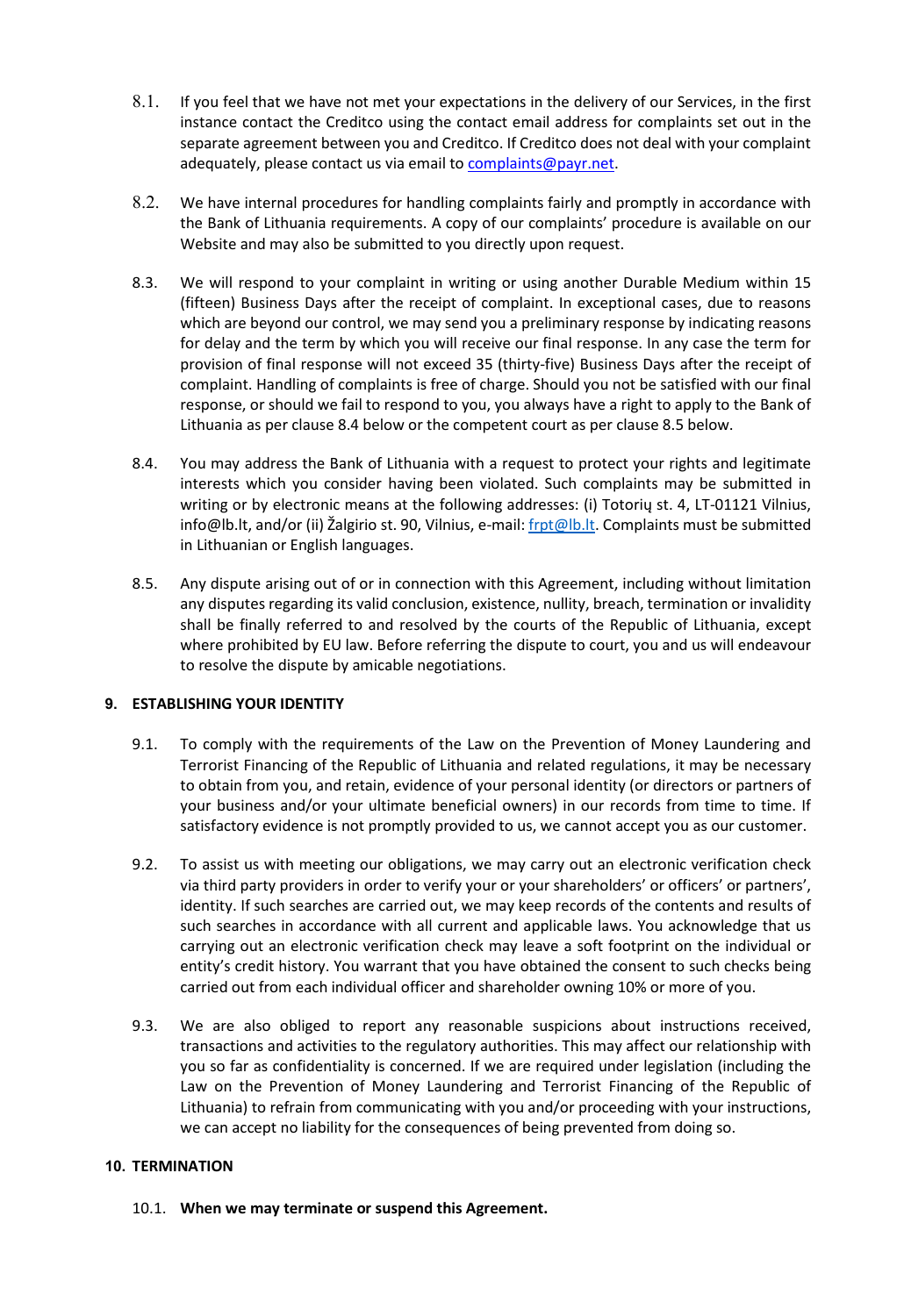- 10.1.1. We can terminate this Agreement at any time:
	- 10.1.1.1. if you breach this Agreement; and/or
	- 10.1.1.2. if we suspect that you are using the Services for any illegal purposes.
- 10.1.2. We may suspend or terminate your access to the Services where we have reasonable grounds for concern relating to: (i) the security of your account(s), whether or not you have informed us of a security breach; and/or (ii) the suspected unauthorised or fraudulent use of your account(s).
- 10.1.3. If the Creditco notifies us that its agreement with you has terminated, we can terminate this Agreement with immediate effect.
- 10.1.4. If you terminate your agreement with the Creditco or that agreement is terminated, we can terminate this Agreement with immediate effect.
- 10.1.5. If our agreement with the Creditco terminates, we will give you not less than sixty (60) days written notice to terminate this Agreement.
- 10.1.6. We may terminate this Agreement at any time and for any reason by giving you not less than sixty (60) days written notice.
- 10.2. When you may terminate this Agreement. You can terminate this Agreement at any time and for any reason by cancelling your agreement with the Creditco. We may contact you to confirm your request.
- 10.3. Effect of Termination. Upon the effective date of termination:
	- 10.3.1. you will no longer be able to avail yourself of the Services;
	- 10.3.2. we shall redeem any Electronic Money we hold for you and send the equivalent funds to a bank account in your name, unless agreed by both parties, less any monies which are due and owing to us, where relevant. Redemption of your Electronic Money as such will always be free of charge.
- 10.4. After termination, you may contact us using the contact details set out in clause 2.3 to redeem any Electronic Money you still hold with us.

#### **11. CONFIDENTIALITY**

- 11.1. Each party undertakes that it shall not at any time, disclose to any person any confidential information concerning the business, affairs, customers, clients or suppliers of the other party or of any member of the group of companies to which the other party belongs, except in the following circumstances:
	- 11.1.1. to its employees, officers, representatives or advisers who need to know such information for the purposes of exercising the party's rights or carrying out its obligations under or in connection with this Agreement. Each party shall ensure that its employees, officers, representatives or advisers to whom it discloses the other party's confidential information comply with this clause; and
	- 11.1.2. as may be required by law, a court of competent jurisdiction or any governmental or regulatory authority.

#### **12. HOW WE MAY USE YOUR PERSONAL INFORMATION AND DATA PROTECTION**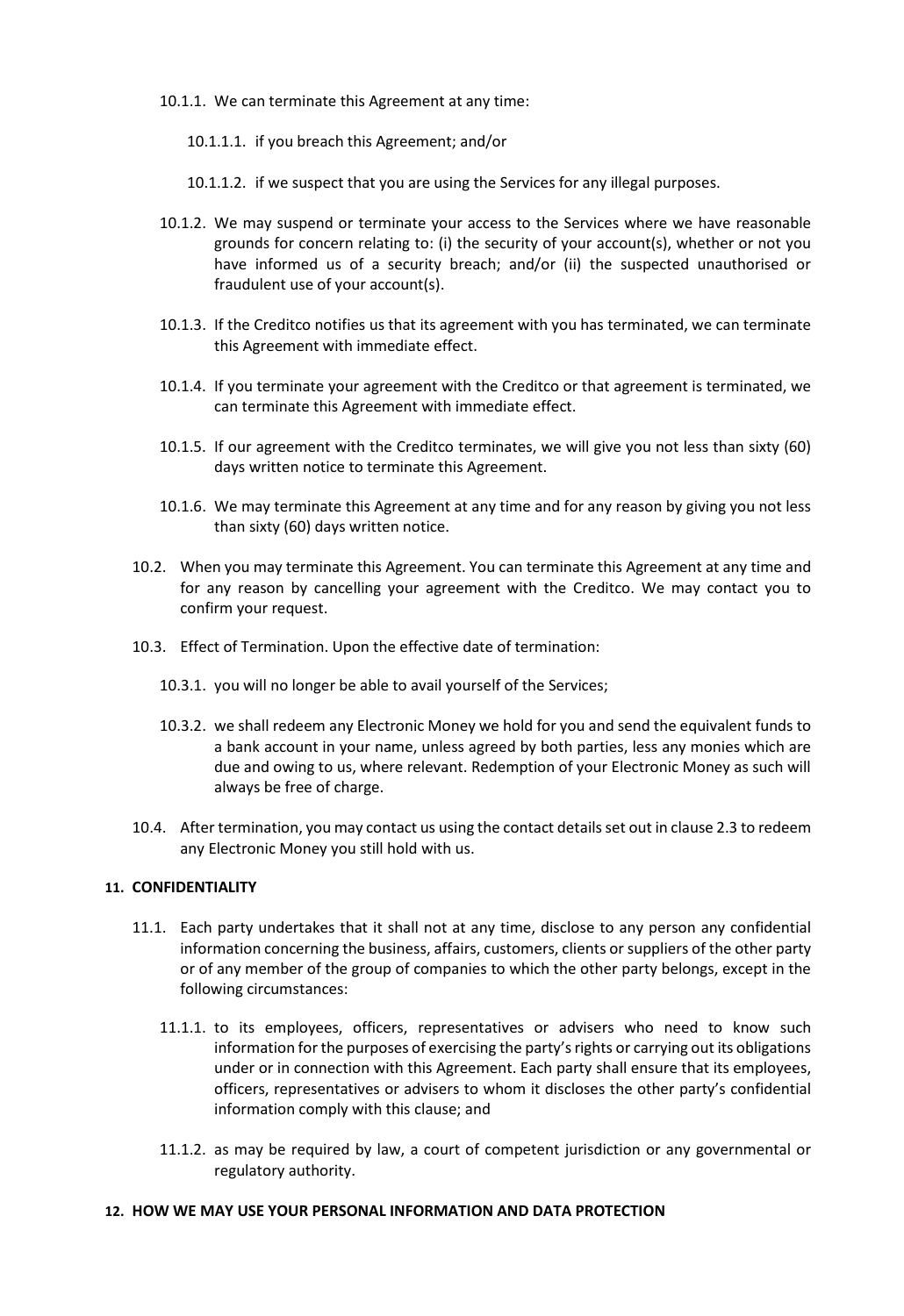12.1. **How we may use your personal information.** We will only use your personal information as set out in our privacy policy which is available on our Website.

### **13. GENERAL**

- 13.1. **Even if we delay in enforcing under this Agreement, we can still enforce it later.** If we do not insist immediately that you do anything you are required to do under this Agreement, or if we delay in taking steps against you in respect of your breach of this Agreement that will not mean that you do not have to do those things and it will not prevent us taking steps against you at a later date.
- 13.2. **What if something unexpected happens?** We shall have no liability to you under this Agreement if we are prevented from or delayed in performing our obligations under this Agreement, or from carrying on our business, by acts, events, omissions or accidents beyond our reasonable control, including, without limitation, strikes, lock-outs or other industrial disputes (whether involving us or any other party), failure of a utility service or transport or telecommunications network, act of God, war, riot, civil commotion, malicious damage, compliance with any law or governmental order, rule, regulation or direction, accident, breakdown of plant or machinery, fire, flood, storm or our default of sub-contractors, provided that you are notified of such an event and its expected duration.
- 13.3. **If a court finds part of this Agreement illegal, the rest will continue in force.** Each of the subclauses, clauses and paragraphs of this Agreement operates separately. If any court or relevant authority decides that any of them are unlawful, the remaining sub-clauses, clauses and paragraphs will remain in full force and effect.
- 13.4. **We are not partners, and neither of us may act as the other's agent.** Nothing in this Agreement is intended to or shall operate to create a partnership or joint venture between you and us, or authorise either party to act as agent for the other, and neither party shall have the authority to act in the name or on behalf of or otherwise to bind the other in any way (including, but not limited to, the making of any representation or warranty, the assumption of any obligation or liability and the exercise of any right or power).
- 13.5. **We can make amendments to this Agreement.** We shall have the right to make such amendments to this Agreement, via the Creditco, as are necessary to comply with any laws and regulations that are applicable to the performance of our obligations under this Agreement where such laws and regulations are implemented and/or amended after the date of this Agreement. Such amendments may be made at any time upon as much notice as possible to you and shall take effect following such notice, if any. If you object to the proposed amendments, you have the right to terminate this Agreement without charge before the date proposed by us for the entry into force of the changes. You will be deemed to have accepted the proposed amendments unless you notify us and terminate this Agreement before the date proposed by us for the entry into force of the changes. If no objection is received from you, such amendments shall take effect from the date specified by us but may not affect any rights or obligations that have already arisen and will not be retrospective.
- 13.6. **What happens if you are jointly a client of ours with another person?** Where you comprise two or more people, each person will be jointly and severally liable to us in respect of all obligations contained in this Agreement.
- 13.7. **Can you obtain a copy of this Agreement or additional information?** You may request and we shall provide a copy of this Agreement at any time prior to termination of this Agreement.
- 13.8. **We may transfer this Agreement to someone else.** We may transfer our rights and obligations under this Agreement to another organisation without your consent. We will always tell you in writing if this happens and we will ensure that the transfer will not affect your rights under